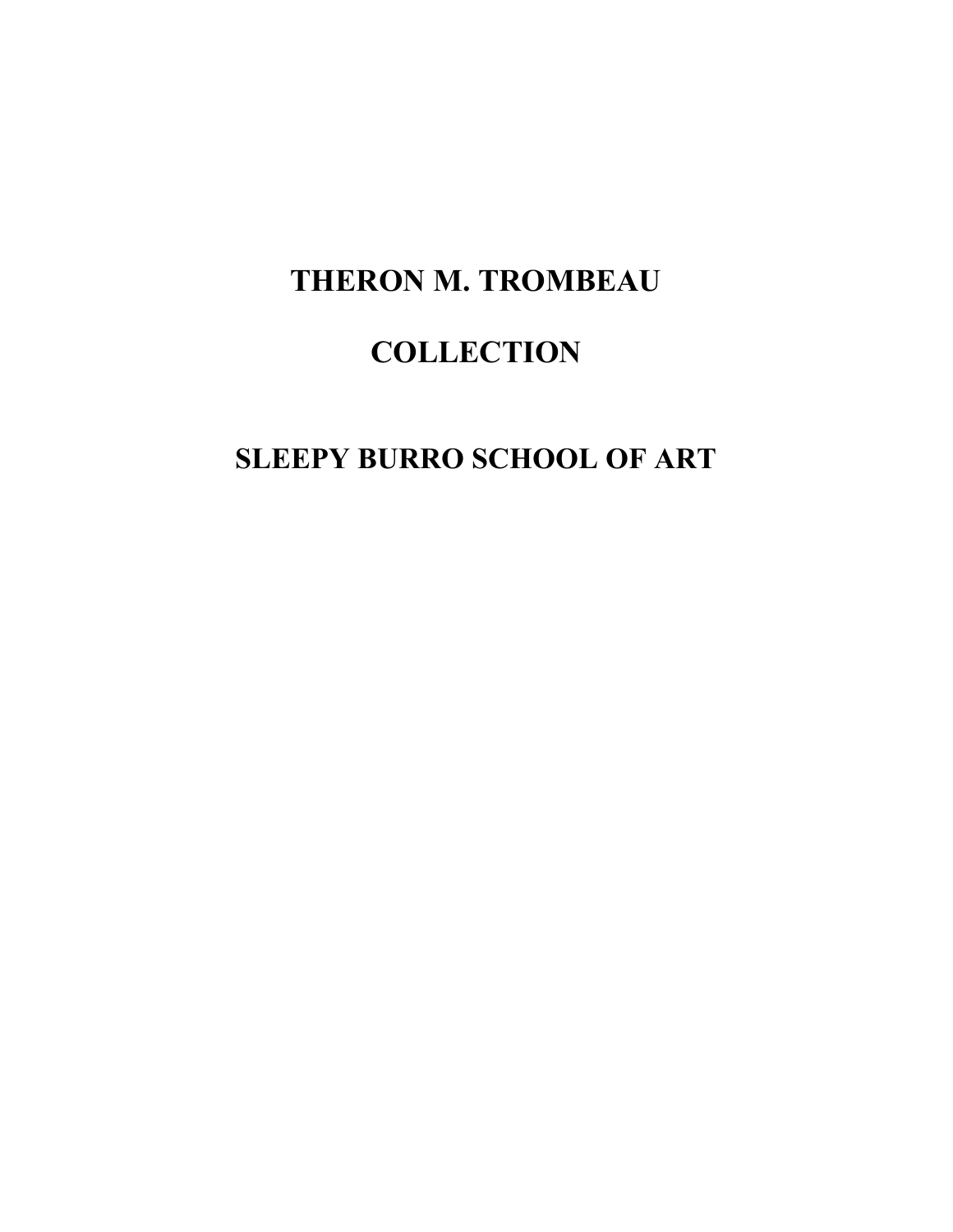# **Table of Contents**

|                | Section I - Personal Material                             |  |
|----------------|-----------------------------------------------------------|--|
| A.             |                                                           |  |
| <b>B.</b>      |                                                           |  |
|                | Section II - The Sleepy Burro School of Art               |  |
| A.             |                                                           |  |
| <b>B.</b>      |                                                           |  |
| $\mathbf{C}$ . |                                                           |  |
| D.             |                                                           |  |
| Ε.             |                                                           |  |
|                | Section III - Techniques, Applications, and Lecture Notes |  |
| A.             |                                                           |  |
| <b>B.</b>      |                                                           |  |
|                | Section IV - The Ole Hee-Haw and Other Publications       |  |
| A.             |                                                           |  |
| <b>B.</b>      |                                                           |  |
|                |                                                           |  |
|                | Section VI - Odds & Ends $\frac{1}{2}$                    |  |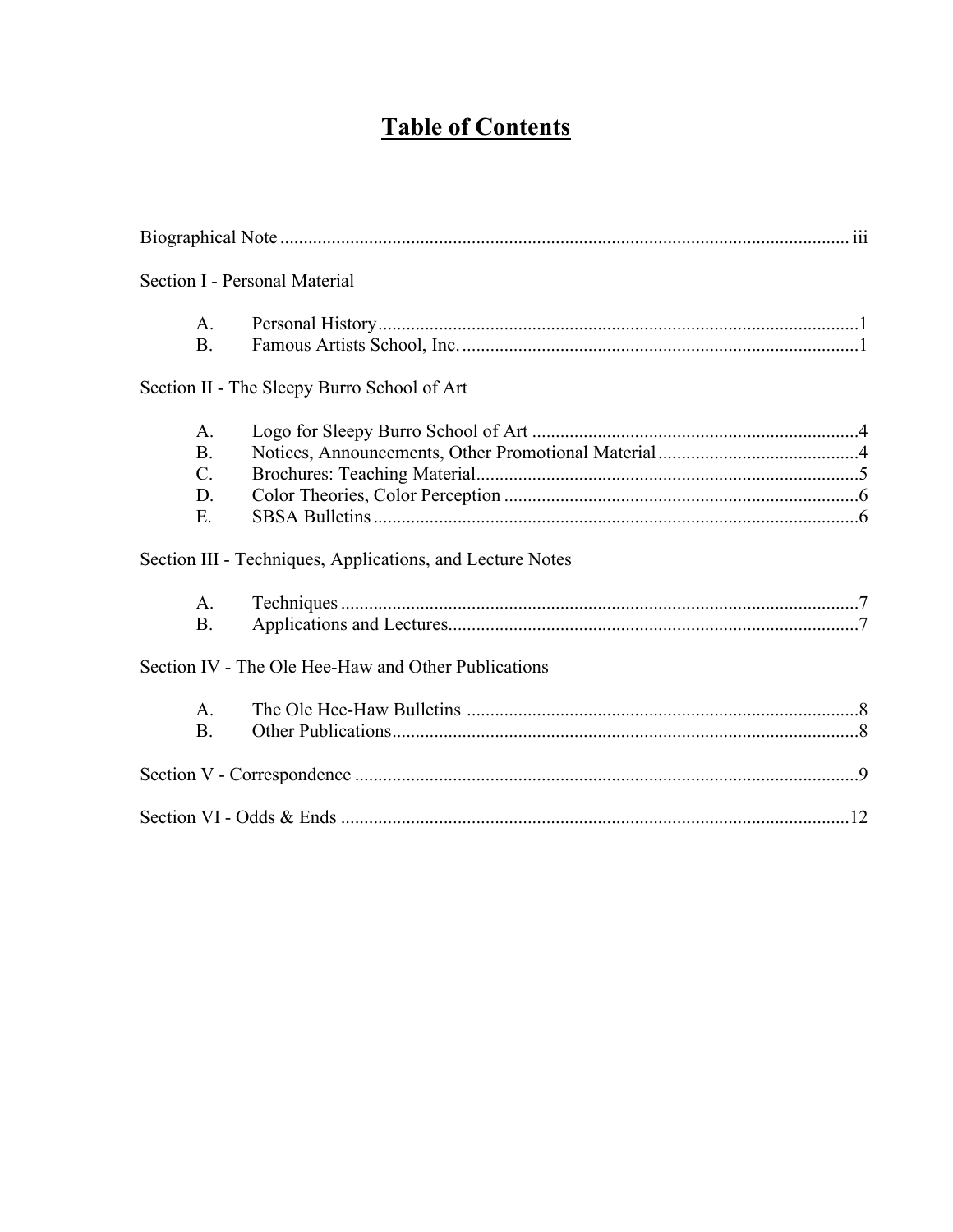# **SECTION I**

# **PERSONAL MATERIAL**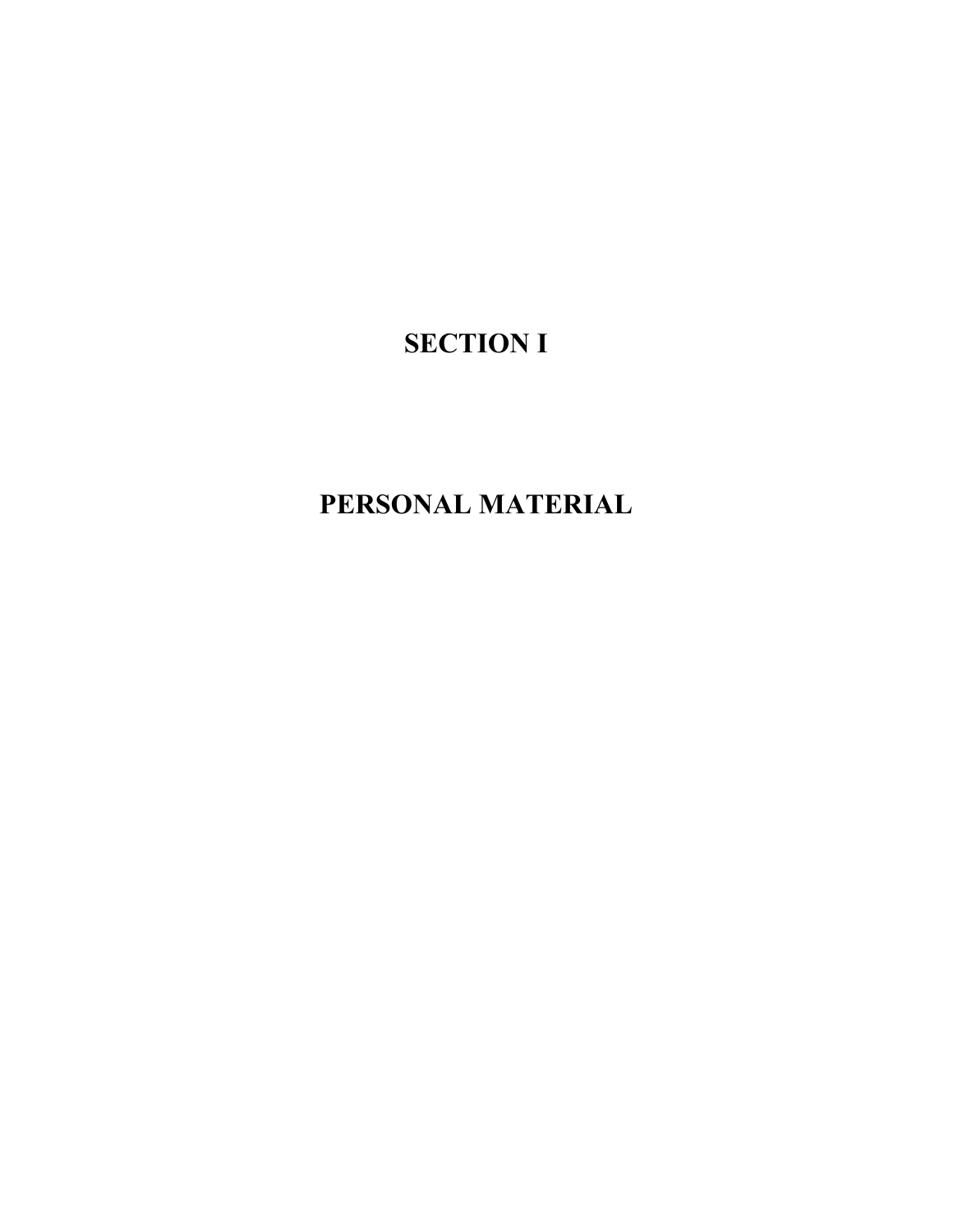### **A. Personal History**

| Articles. Information On The Sleepy Burro School of Art. By TMT.                                                                                                                                                                  |
|-----------------------------------------------------------------------------------------------------------------------------------------------------------------------------------------------------------------------------------|
| Autobiographical notes. 4 pp., typewritten. By TMT.                                                                                                                                                                               |
| 4 pp., typewritten. 2cc.                                                                                                                                                                                                          |
| Traces lives of TMT and LT, and the establishment and history of SBSA.                                                                                                                                                            |
| <i>Behind A Blue Door.</i> By TMT. 9 pp. Draft. Typewritten.                                                                                                                                                                      |
| $\lambda$ and the state of the state of the state of the state of the state of the state of the state of the state of the state of the state of the state of the state of the state of the state of the state of the state of the |

Autobiographical essay, including the organization and development of SBSA.

## **B. Famous Artists School, Inc. [FAS]; Famous Artists Course [FAC]; Famous Artists Material, Inc.**

This complex, headed by FAS, operated out of Westport, Connecticut. Norman Rockwell, with Stevan Dohanos, Doug Kingman, and others, were the founders. The school was the prototype for TMT's school in La Luz, New Mexico.

TMT enrolled in the Westport correspondence school in 1957, and continued into 1958 and 1959. The material in the Part B Folders of this Section I relates to TMT's lessons at FAS. It includes related correspondence and critiques of his work on his study assignments.

TMT and his wife organized SBSA in 1958.

\* \* \*

**2.** Correspondence.

Undated: FAC [Edwin Eberman, Director] to "Dear Student." Welcome letter. Coming under separate cover is entire course of 24 lessons. Letter contains instructions.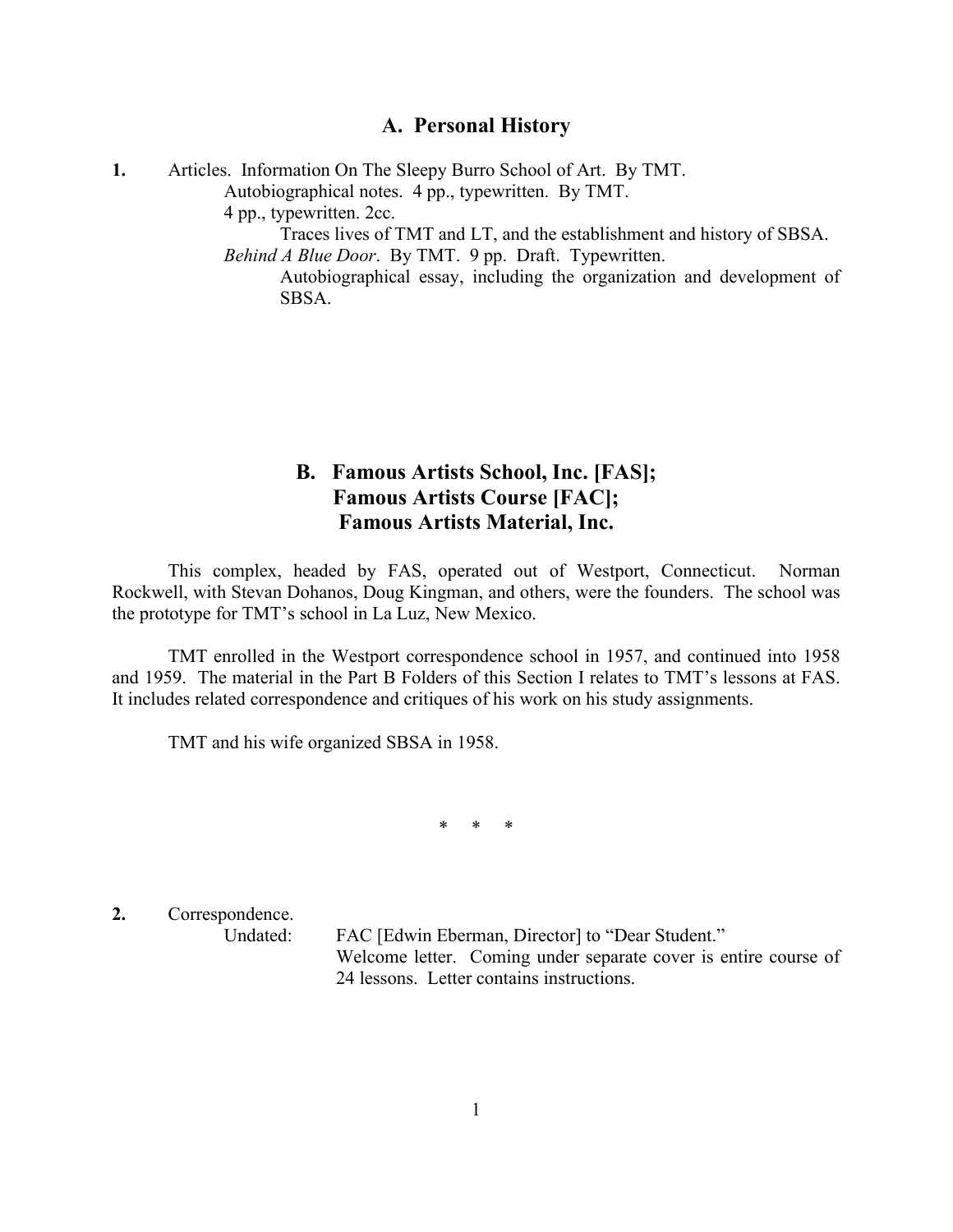| Undated:         | FAS [Edwin Eberman, Director] to "Dear Student."<br>Contains list of former students [viz "Famous Artists"] and the<br>magazines which accepted their art work. Norman Rockwell<br>prominently noted. |
|------------------|-------------------------------------------------------------------------------------------------------------------------------------------------------------------------------------------------------|
| Undated:         | FAS to "Dear Student."<br>Working procedures.<br>Enclosed: Sheet with "useful tips" from members of Guiding<br>Faculty.                                                                               |
| Undated:         | FAM [Edwin Eberman, Director] to "Dear Student."<br>Offering painting supplies [listed] to aid in school work.                                                                                        |
| $12 - 21 - 56$ : | FAS [Albert Dorne, President.] to TMT.<br>Welcome letter.                                                                                                                                             |
| $1 - 23 - 57$ :  | FAC [Leo S. Stoutsenberger, Assoc. Art Director] to "Mr.<br>Trumbo" [sic in all letters]. Lesson 1.<br>Critique of TMT submissions. [vide TMT sheets in O.B. 5,<br>infra, for material analyzed].     |
| $2 - 11 - 57$ :  | FAC [Richard F. Archer, Associates Art Director] to TMT<br>[Trumbo].<br>Critiques of ass'ts 1-3. Lesson 2.                                                                                            |
| $2 - 28 - 57$ :  | FAC [Emery Clarke, Associate Art Director] to TMT.<br>Critiques of ass'ts 1 - 2. Lesson 3. Suggests confusion how<br>the sections of the body fit together proportions poor.                          |
| $4 - 12 - 57$ :  | FAC [H. Leavitt Purdy, A.A.D.] to TMT.<br>Critiques [negative] of ass'ts 1 - 3. Lesson 4.                                                                                                             |
| $7 - 17 - 57$ :  | FAC [H.W. Johnson, A.A.D.] to TMT.<br>Critiques [negative] about body parts. Lesson 5.                                                                                                                |
| $9-16-57$ :      | FAC [Emery Clarke] to TMT.<br>Critiques of ass'ts 1 - 2. Lesson 6.                                                                                                                                    |
| $1 - 6 - 58$ :   | FAC [Roger Vernam, A.A.D.] to TMT.<br>Critiques of Lesson 7 on a horse.                                                                                                                               |
| $2 - 11 - 58$ :  | FAC [Wallace E. Turner, Associate Art Director.] to TMT.<br>Critiques of various ass'ts on house and furniture. Lesson<br>8.                                                                          |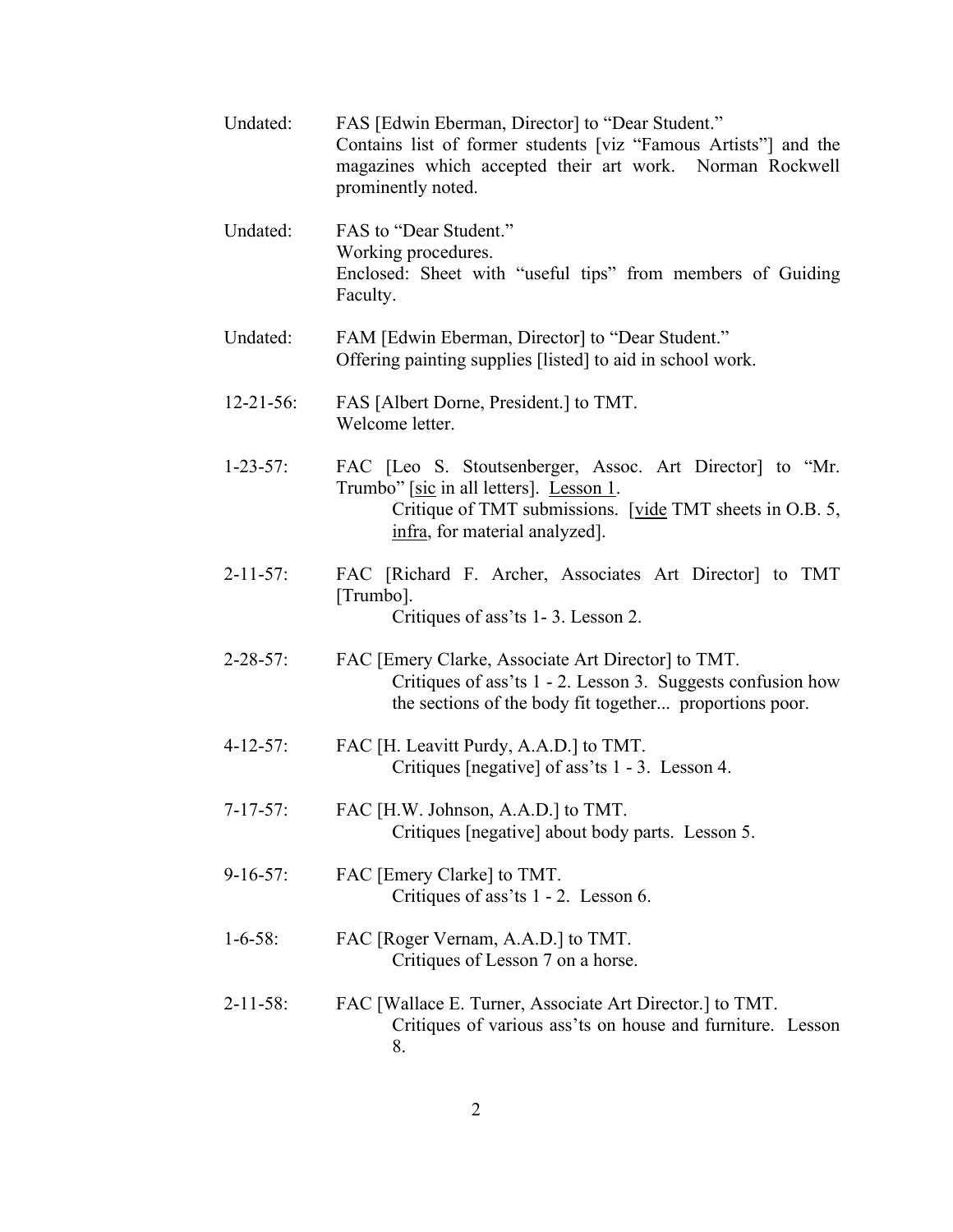7-2-58: FAC [William W. McCracken, A.A.D.] to TMT. Critique on still life objects. Lesson 9.

3-23-59: FAC [John Hull, Associate Art Director] to TMT. Critique of ass'ts 1, etc. Lesson 10.

Original art work of TMT.

Done on large sheets and boards, mostly 12 x 14, in execution of assignments critiqued in letters contained in Folder 2, supra. Tissue [stencil] sheets have teacher's suggestions and corrections of drawings; most in pencil or ink; some charcoal; several in water colors.

**3.** Magazines. Famous Artists Magazine. Vol. 5, No. 2. Winter, 1956. 29 pp.

> Articles by successful artists. Caricature sketches of and by school instructors.

Ditto. Vol. 5, No. 3 Spring, 1957. 28 pp. Same kind of contents.

- **4.** TMT Sketch book.
- **5.** Ditto.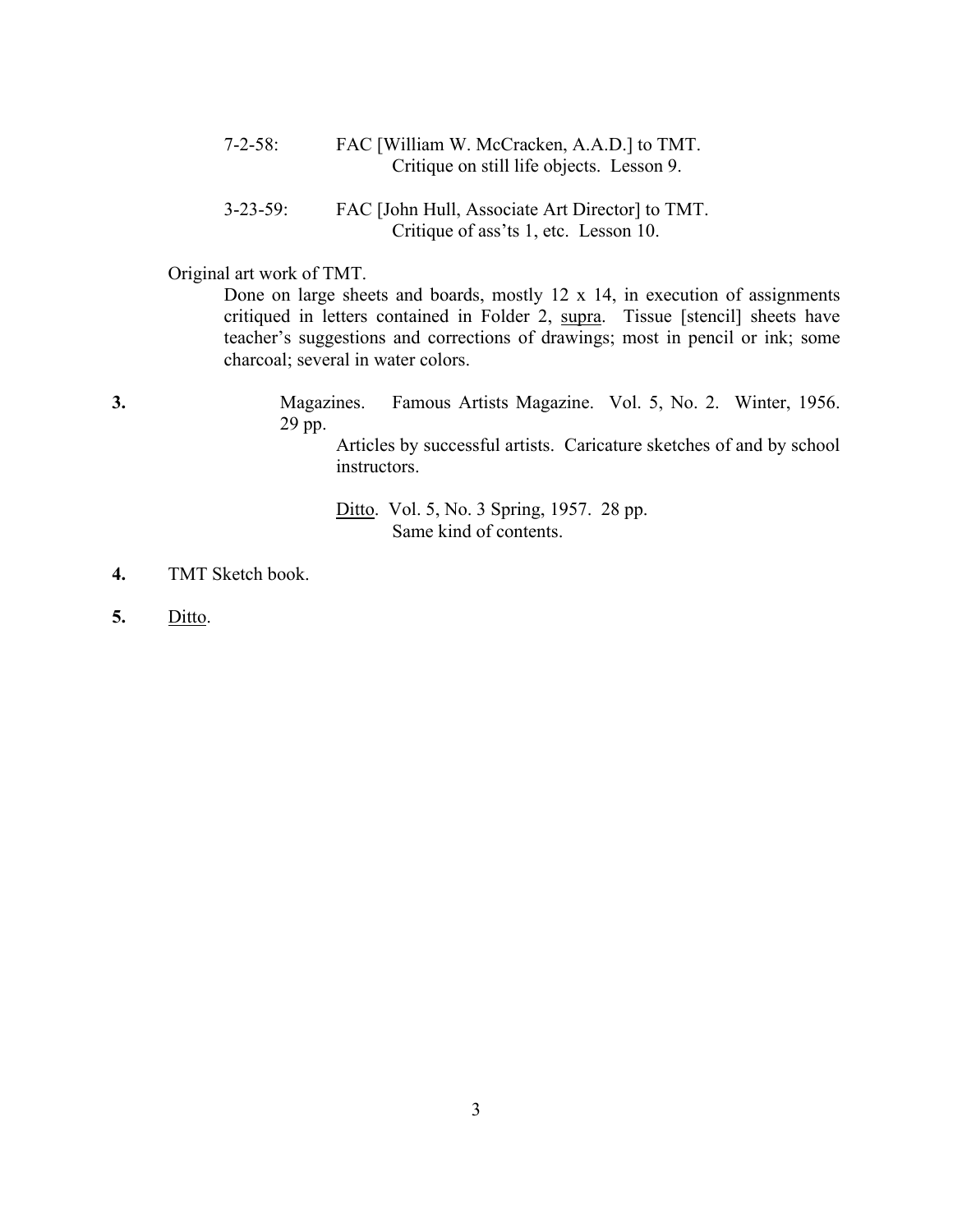# **SECTION II**

# **THE SLEEPY BURRO SCHOOL OF ART**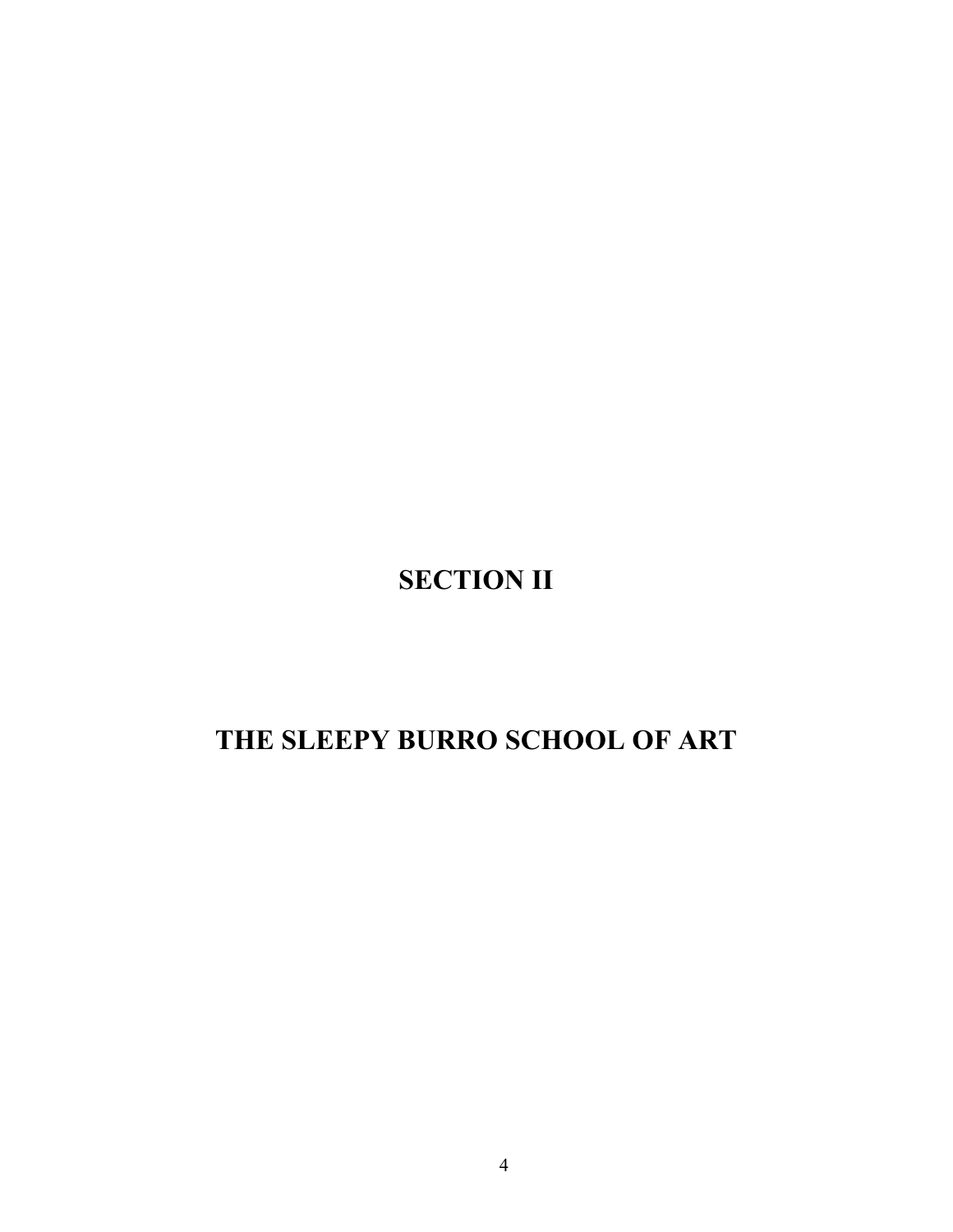#### **A. Logo for SBSA**

| 1. | Drawing. Logo of SBSA. $6\frac{1}{4} \times 7\frac{3}{5}$ .<br>On oaktag sheet. Of sleeping Mexican mounted on drooping burro<br>between two cactus plants. Designed by TMT.                                                     |
|----|----------------------------------------------------------------------------------------------------------------------------------------------------------------------------------------------------------------------------------|
| 2. | Business card. $2 \times 3\frac{1}{2}$ , as top-folded. 5cc.<br>Front: SBSA logo. Back: "Trombeau de La Luz." Inside folded<br>card: "Theron M. Trombeau. Art with A Southwestern Accent."<br>Address of SBSA with phone number. |

### **B. Notices, Announcements, Other SBSA Promotional Material**

| J. | Flyer. |                                                                  |  |  | SBSA, High Rolls, New Mexico. 8½ x 10.* N.d. |  |  |
|----|--------|------------------------------------------------------------------|--|--|----------------------------------------------|--|--|
|    |        | Announces evening classes for adult beginners in oils, charcoal, |  |  |                                              |  |  |
|    |        | and pastels.                                                     |  |  |                                              |  |  |

- **4.** Announcement. SBSA, High Rolls, New Mexico. 2cc. N.d. Details on elementary course on oil painting. Lists topics, fees, etc.
- **5.** Announcement. SBSA, La Luz, New Mexico. c. 1959. 2 cc. Details on formation of two new classes for young folks teaching sketching and oil painting.
- **6.** Announcement. SBSA, La Luz, New Mexico. c. 1959. Formation of class for adult beginners.
- **7.** Announcement. SBSA, La Luz, New Mexico. October 1960. cc. Class in silk screen painting of original Christmas card.
- **8.** Announcement. SBSA, La Luz, New Mexico. 2cc. c. February 1961. Announcing that TMT will paint a "complete picture" in oils with running commentary.
- **9.** Questionnaire.SBSA, La Luz, New Mexico. 2cc. c. May 1961. New class in Soft Pastels, 8 weeks; then class in Oil Pastels, 8 weeks. Inquires whether these classes have general interest.
- \* All Material in this Section II is on this size paper unless otherwise specified.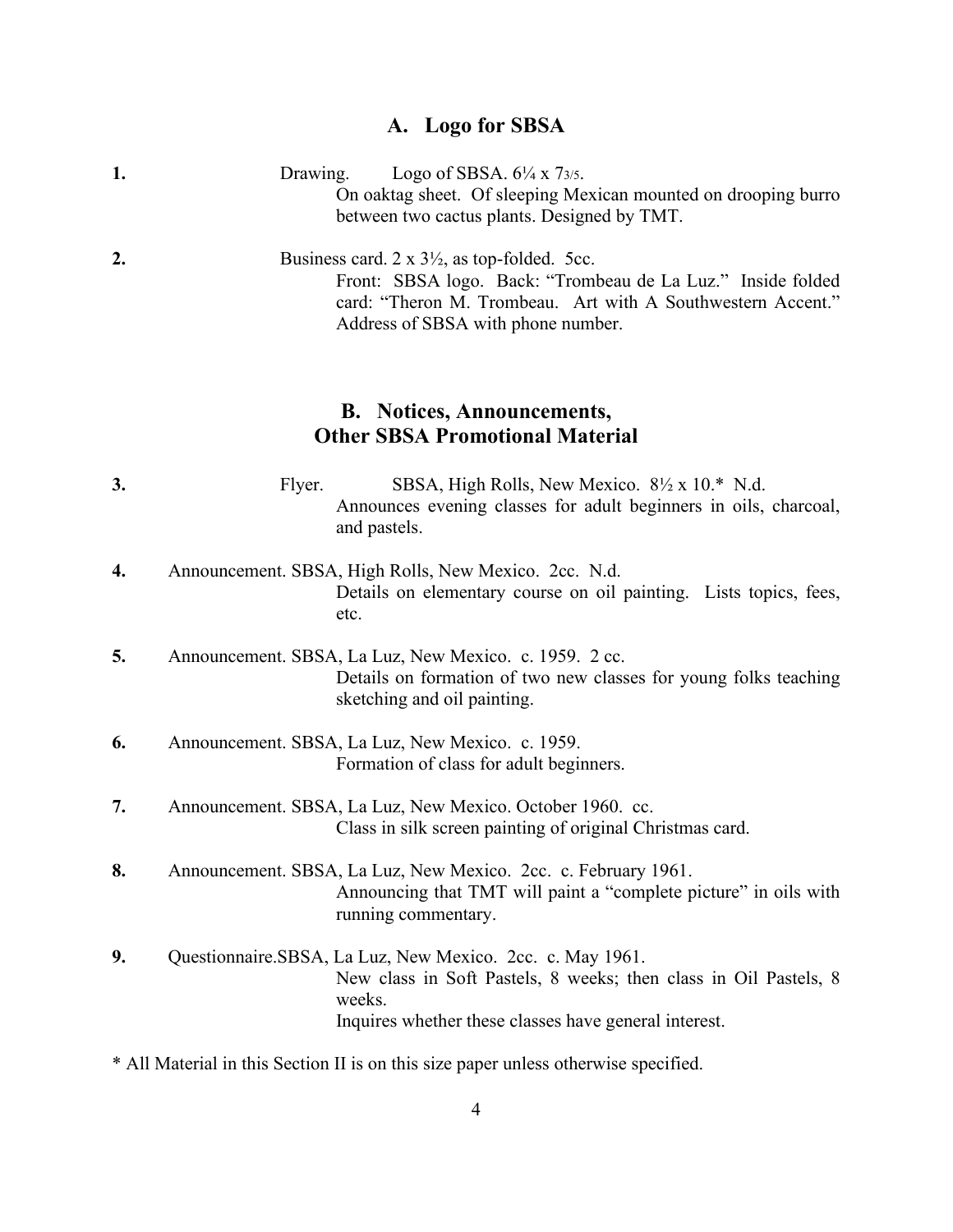| 10. | Announcement.SBSA, La Luz, New Mexico. 2cc. N.d.                                                  |
|-----|---------------------------------------------------------------------------------------------------|
|     | Festival of the Arts show sponsored by Alamogordo Art Ass'n and                                   |
|     | SBSA, being fifth [sic] annual exhibit of student work.                                           |
|     | Notice traces background of TMT and SBSA.                                                         |
| 11. | Course of Study for General Art Students. SBSA, La Luz, New Mexico.<br>Layout of planned leaflet. |
|     | Lists various projects for students at different levels.                                          |
| 12. | Oil painting course. SBSA, La Luz, New Mexico. N.d. 2cc.                                          |
|     | Lists 10 lessons and subject matters.                                                             |
| 13. | Anniversary and Christmas announcements. SBSA, La Luz, New Mexico.                                |
|     | All signed by TMT and LT; last one also signed by "Judy<br>Trumbo."                               |
| 11  | Eolder Labeled "General Publicity"                                                                |

**14.** Folder. Labeled "General Publicity." Contains assorted material assembled by TMT promoting SBSA. Also some related correspondence. [Some items duplicate notices in previous folders.]

## **C. SBSA Brochures**

### **15.** Brochures. [Some missing.]

Each one explains a different technique and approach.

Thus--

| <b>Brochure One:</b>   | <b>What Makes A Good Picture?</b>                 |
|------------------------|---------------------------------------------------|
| <b>Brochure Two:</b>   | Broken Color. Sets forth definitions and history. |
|                        | [See also Part D, infra.]                         |
| <b>Brochure Two:</b>   | [so numbered]: <i>Chart:36 Broken</i><br>Color    |
|                        | Combinations. [See also Part D. Infra.]           |
| <b>Brochure Three:</b> | <i>Skies.</i> With diagrams.                      |
| Brochure Four:         | Some Effective Color Mixes.                       |
| <b>Brochure Five:</b>  | Sketching.                                        |
| <b>Brochure Seven:</b> | Laws of Oriental Art.                             |
| <b>Brochure Eight:</b> | Magic of Color. With color chart.                 |
|                        |                                                   |
|                        |                                                   |

Project 3: *Developing Light and Dark in A Picture.* Project 4: *Use of Limited Palette.*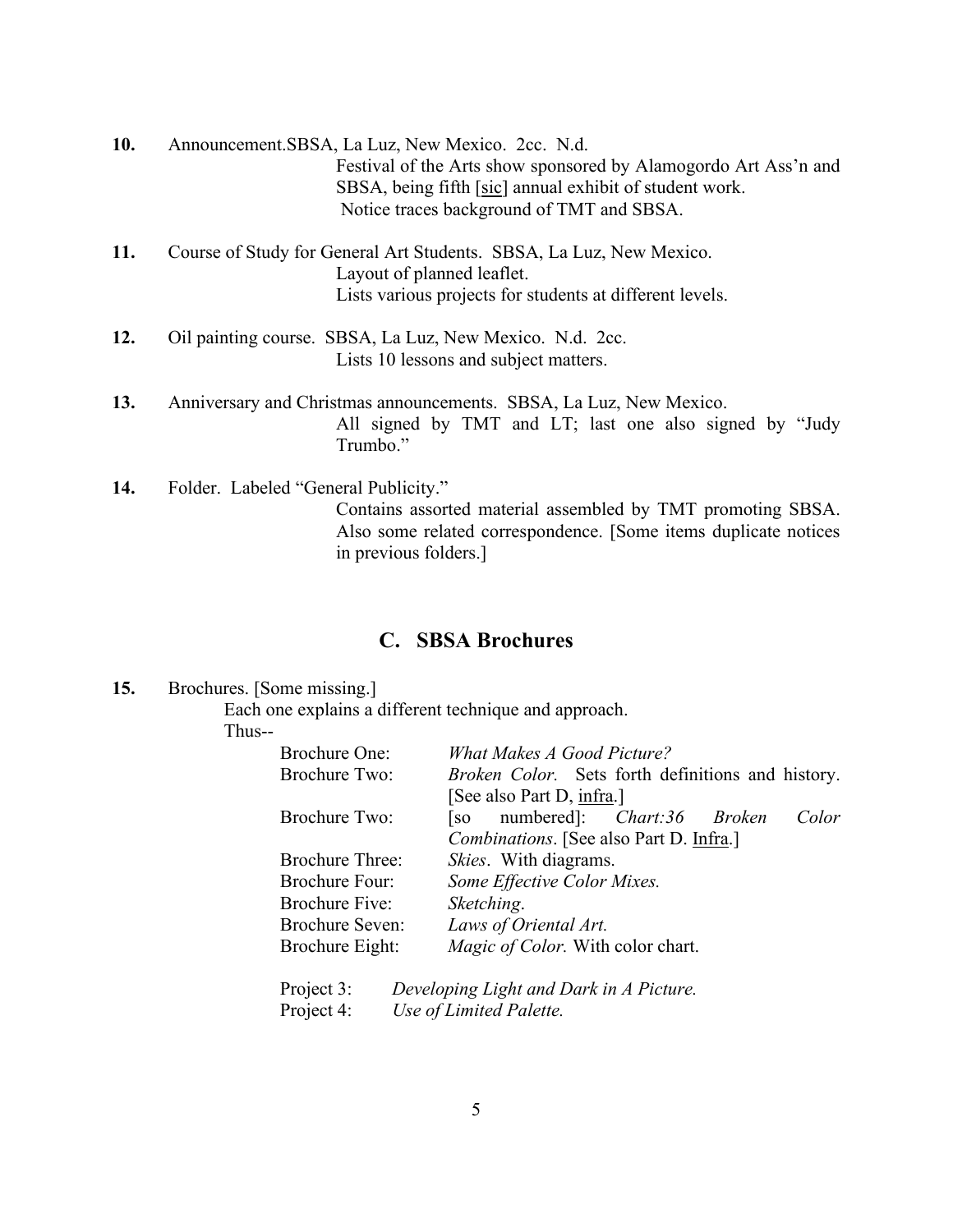### **D. Color Theories & Perception**

**16.** Book, loose-leaf. *Colors, Harmonies, Dimensions: The Archetypal World of Color.* By Fritz Faiss. 1970 Typewritten, Gestetner mimeograph. 90 pp., including Supplements. Color wheel prefixed.

Transcriptions of lectures on selected subjects relating to color in art.

- **17.** Broken color chart. [Pointillism]. 8½ x10½. On pressed fiber board. 36 differently colored painted squares.
- **18.** Leaflet. 5 pp., with hand-made paper wrap-around cover. *Color Unlimited.* Harmonious color schemes for use by artists, craftsmen and interior decorators. By TMT. Color wheel attached to cover.
- **19.** *Fun With Color*.By Dan Smith. Tear-sheet. 1 pg. 1961. Games to demonstrate the visual phenomena of color perception.

#### **E. SBSA Bulletins**

The Trombeua family sent bulletins to SBSA students each year. The first few were Christmas bulletins under the heading of SBSA. The rest of the bulletins bore the heading of a house publication called The Ole Hee-Haw. The latter are found in Section IV, Part A, infra.

**20.** SBSA Bulletins.

Christmas 1959. Christmas 1960. Christmas 1961 [?].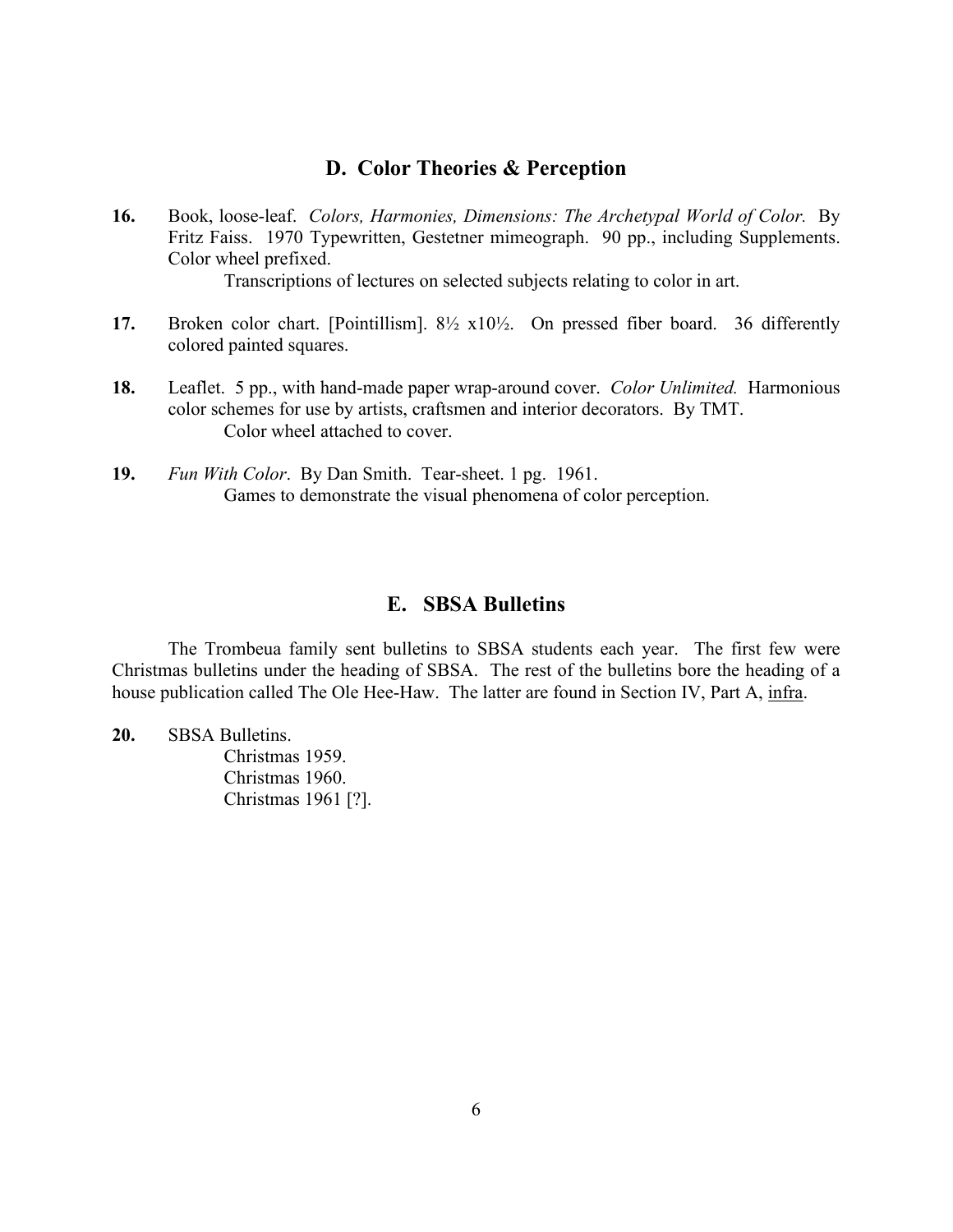## **SECTION III**

## **TECHNIQUES , APPLICATIONS & LECTURE NOTES**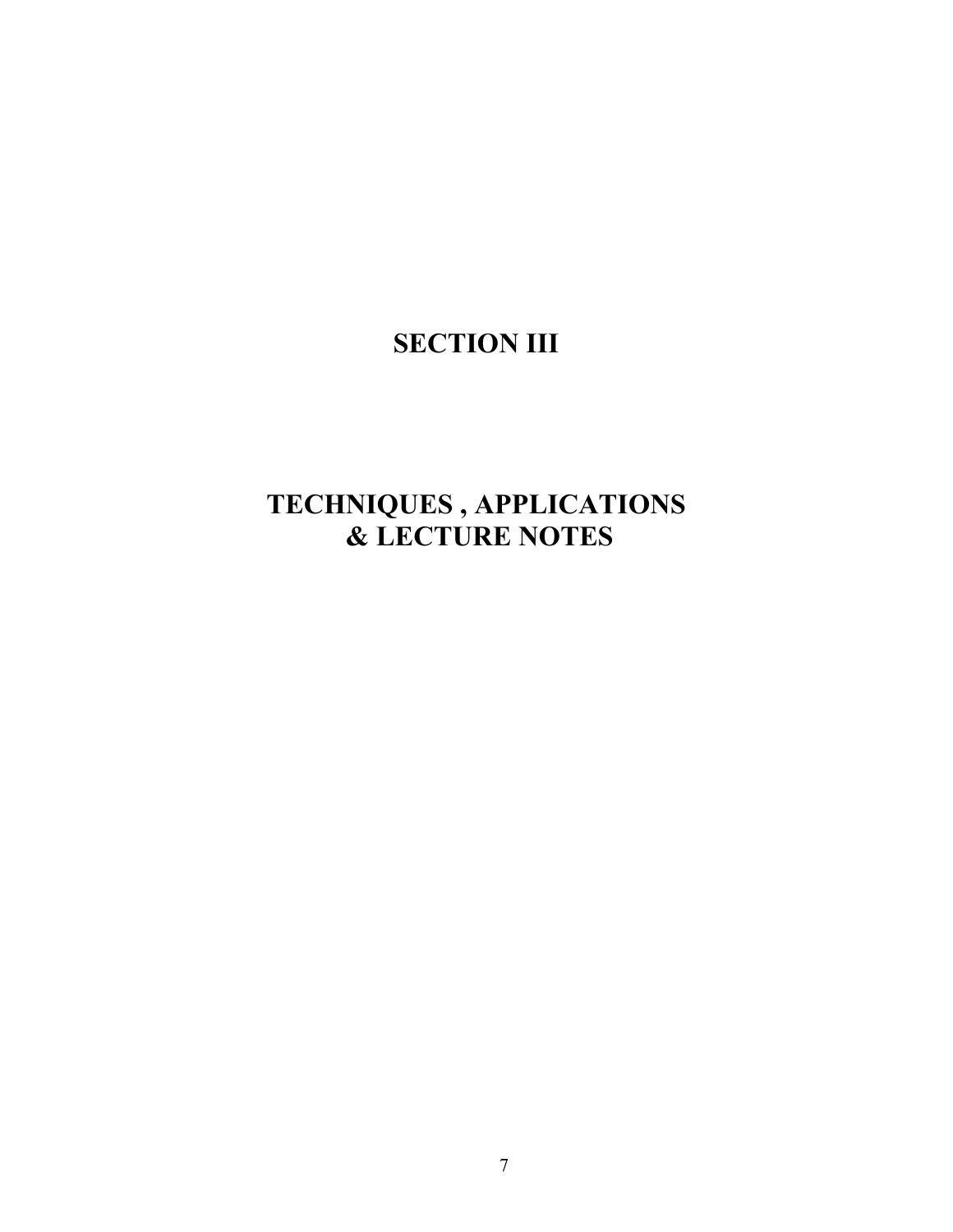### **Techniques**

- **1.** Pamphlet. *The Technique of the Oil Sketch.* By TMT. 4 pp. 1968. 2cc. Described by TMT as the product of "several years in experimentation." Lists materials needed; subjects; surface preparation; sketching methods, etc. [Not an in-depth study.]
- **2.** The Sketch. Draft by TMT, possibly for lecture purposes. 3 pp. in ink. Illustrations in ink sketches with notes on techniques.
- **3.** Steps in metallic version. Draft notes of TMT, possibly for lecture purposes. 4 pp. in ink. Notes describe steps and surface preparation.
- **4.** Tools for Variations. Draft by TMT, possibly for lecture purposes. 2 pp. in ink.

## **B. Applications & Lectures**

**5.** *Designs For Southwest Weaving.* By TMT. Prepared for book publishing by SBSA. N.d.

> Series of black and white designs [one in color]. Approximately 25 in number. Done on graph paper [squares], planned on a scale of one inch per square. Mostly designed from Aztec symbols.

- **6.** Stencils. Las Cruces and others (5). Cactus (4) with stenciled sheets (2).
- **9.** Tracings, 2 sheets (tissue). Mayan figures. One sheet: Textile patterns. One sheet: Mayan god.

#### **10.** Drawings. By TMT.

The Mansion. Watercolor, black and whit. Slave Owner's Tomb. Watercolor, black and white. Old Slave Quarters. Watercolor, black and white. Tombstone. Watercolor, black and white. Young Woman. Watercolor, in greens and yellows.

**11.** Loose-leaf book. TMT lectures and lecture notes.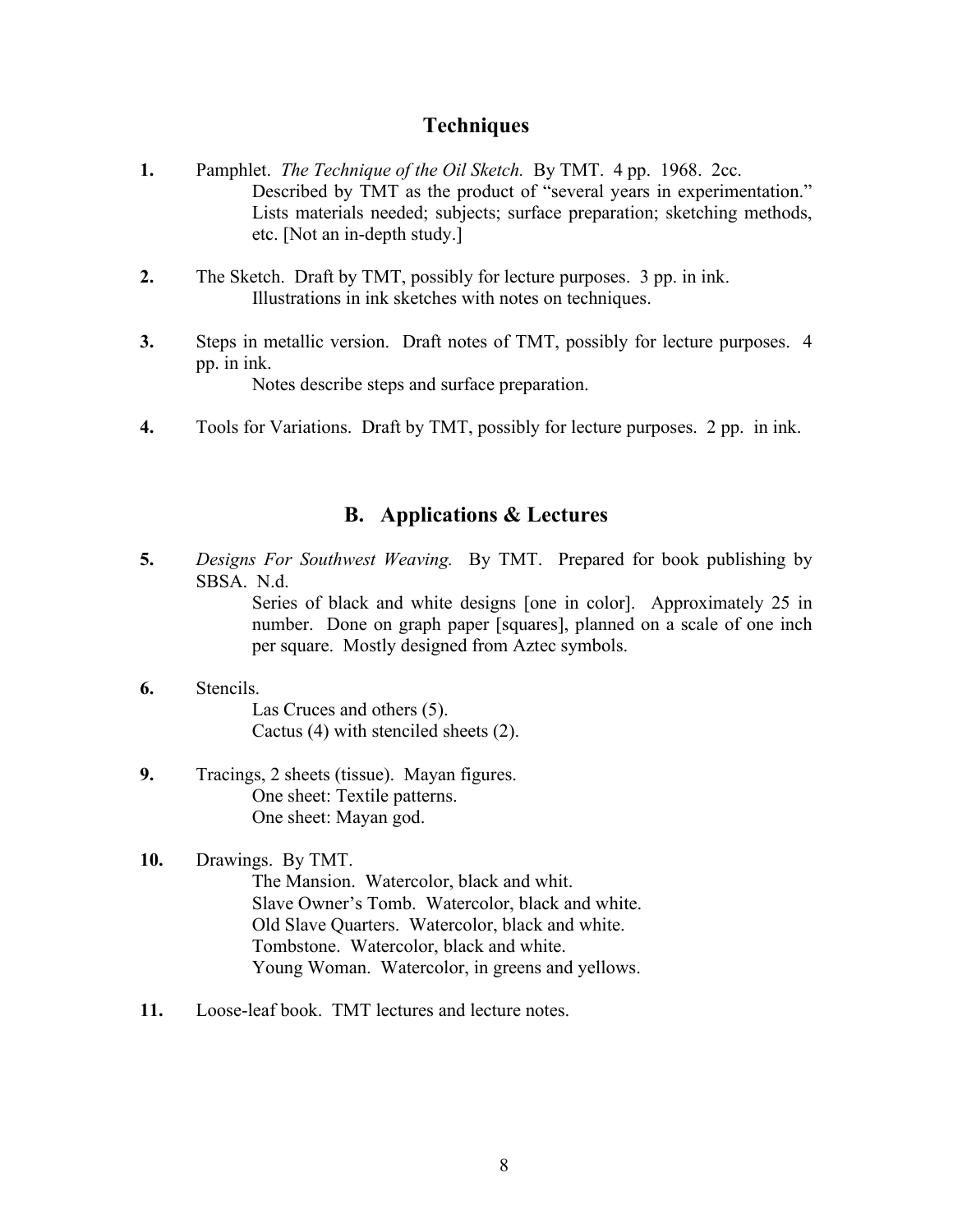# **SECTION IV**

## **THE OLE HEE-HAW & OTHER PUBLICATIONS**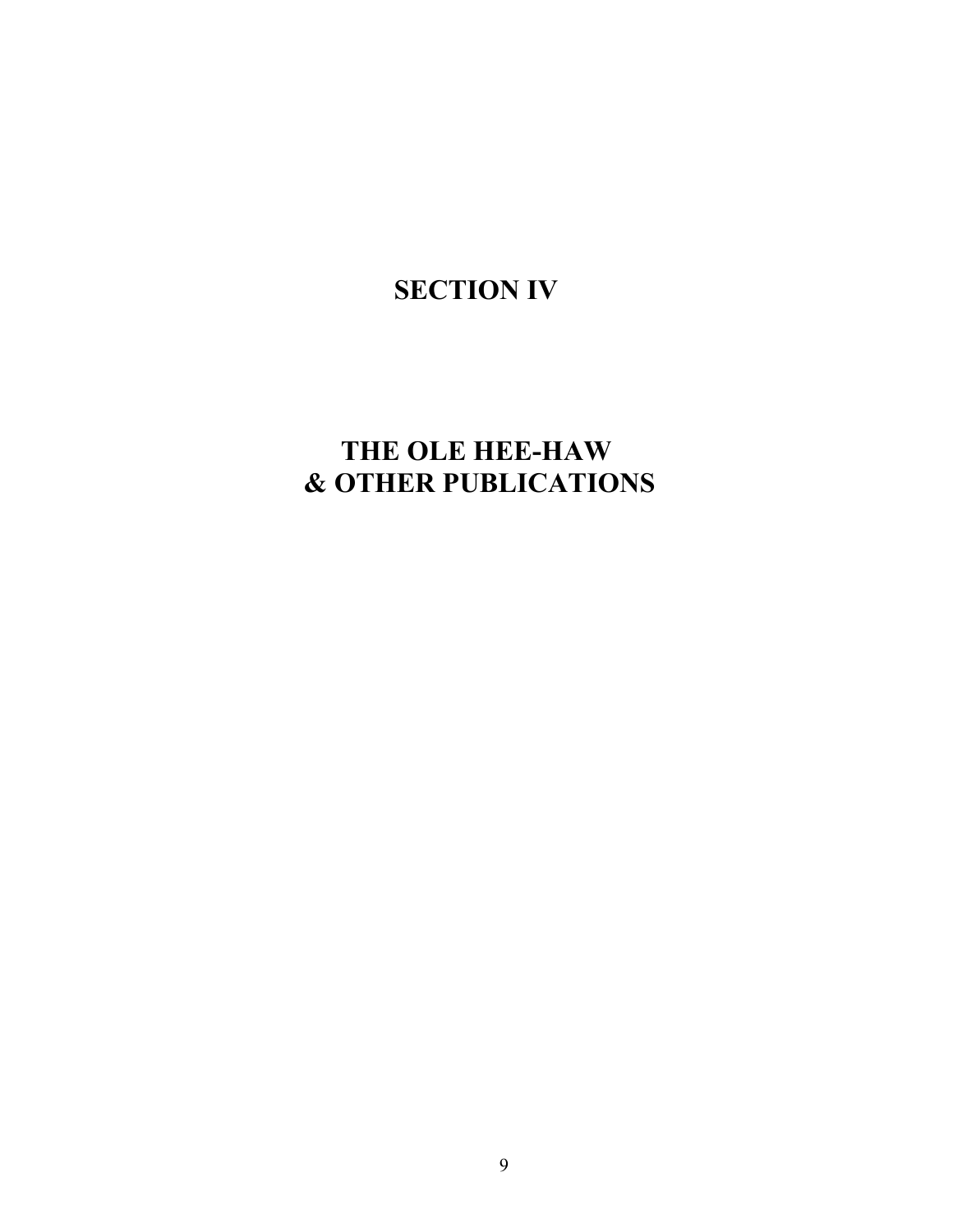#### **A. The Ole Hee-Haw**

**1.** Monthly bulletins bearing the heading, The Ole Hee-Haw [many apparently missing]:

Vol. I, Number 1, February 1960 to Number 3, April 1960.

Vol. I, Number 4, May - June 1960.

Vol. I, Number 5, July 1960 to Number 8, October 19630.

Vol. I, Number 9, November - December 1960.

Vol. II, Number 1, March - April 1961.

Vol. II, Number 2, May, June, July 1961.

Vol. III, Number 1, January 1962.

Vol. III, Number 2, December 1962.

Vol. IV, Number 1, December 1963.

**2.** Lists of subscribers. 1970 - 1978.

Vol.V, Number 1, December 1964.

Christmas, 1965 - 1970.

[The 1968 edition reports that TMT and LT were divorced on November 20, 1967, and she remarried on November 25. (Mrs D. Abernathy, Truth and Consequences.)]

#### **B. Other Publications**

**3.** Way Out Yonder. No. 41, January 25, 1958. High Rolls, New Mexico. Fifteenth year. 1pg. bulletin.

Signed by TMT, LT, and Judy.

**4.** Sleepy Burro Syndicate. Las Cruces, New Mexico. Mimeograph; N.d. Introductory issue (column) describing topics covered. To be published weekly by TMT, "a member of the Las Cruces Writers Club and the New Mexcian Folklore Society." Sample copy of Wind in the West enclosed. Bear logo of SBSA.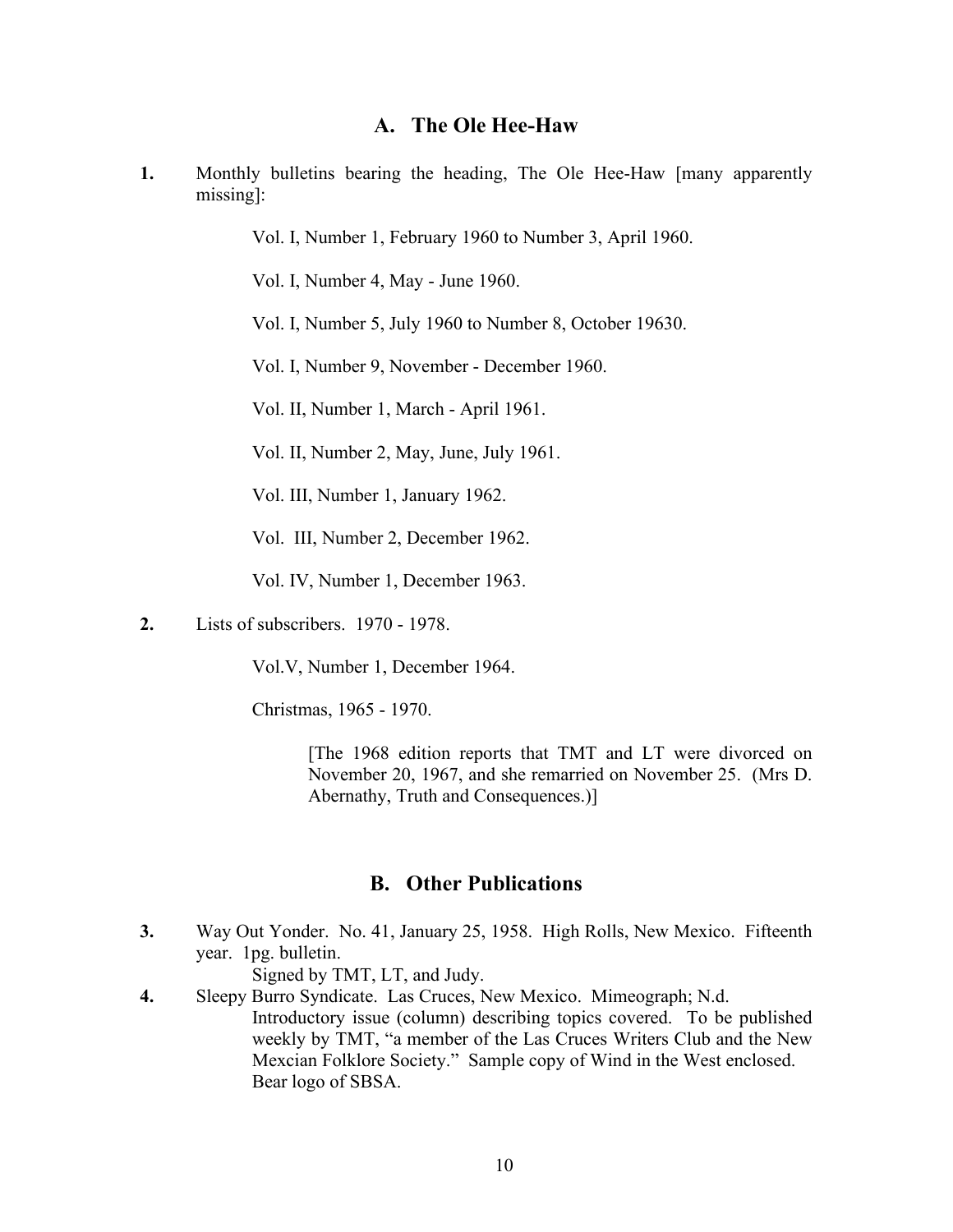# **SECTION V**

## **CORRESPONDENCE**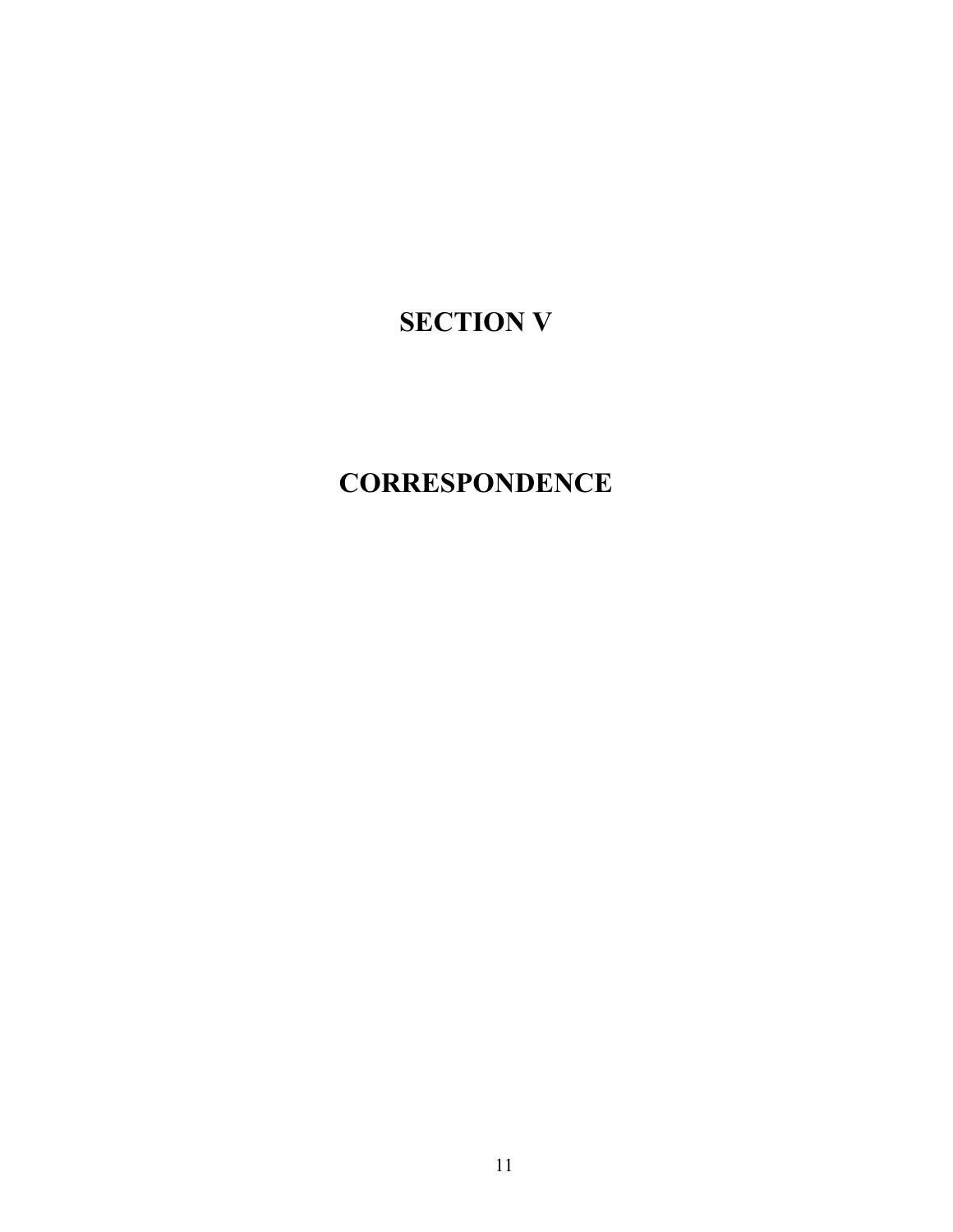The following correspondence has been left unsorted - as found - except for its arrangement in chronological order. Letters of special significance are duly noted. Those of no consequence are left without comment.

\* \* \*

#### **1949**

| 1949: | Escuela Universiteria de Bellas Artes [Alfred Campanella, |
|-------|-----------------------------------------------------------|
|       | Director]. Guana-juato, Mexico offers art courses.        |

2-21-49: Escuela Libre de Artes Plasticas de Chihuahua to TMT. Reviewing its art courses, in response to TMT's inquiry.

#### **1960 - 1969**

**2.** 10-21-60: New Mexico Department of Development [Fred W. Phelps, Director] to TMT. 2 pp. Seeks article on SBSA. Written by J. Walker Flynn, Editor of New Mexico Magazine, on D.O.D. letterhead.

- 10-25-60: TMT to J. Walker Flynn. Will write article.
- 10-28-60: Flynn to TMT.
- 11-16-60: Ramon Froman, Dallas, Texas to TMT. Describes his school of art.
- 11-28-60: TMT to J. Walker Flynn. Enclosing draft of article.
- 1-12-61: TMT to New Mexico Magazine.
- 1-14-61: New Mexico Magazine to TMT.
- 1-27-61: New Mexico Magazine to TMT.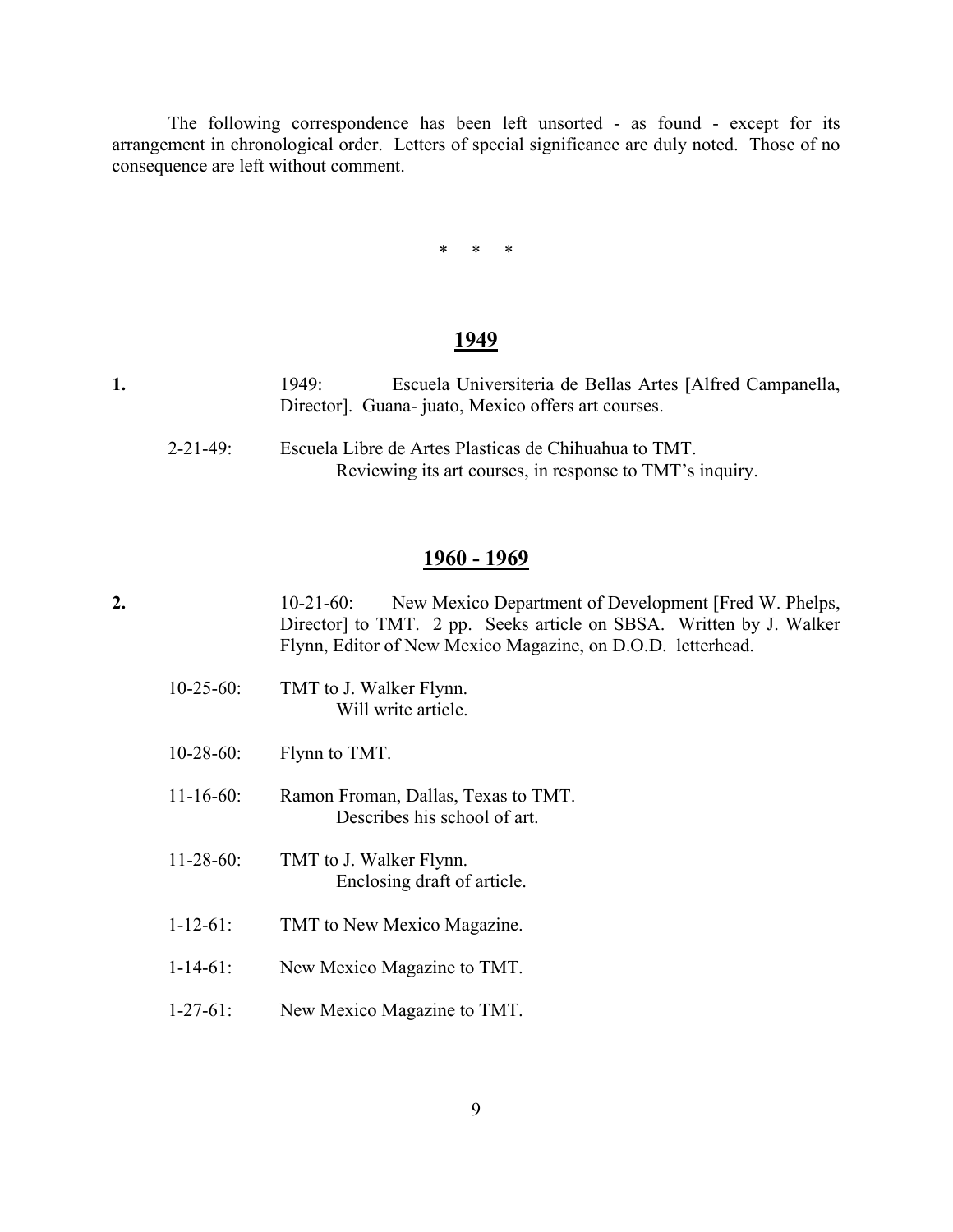11-67:

Witte Memor ial Museu m [Wm. A. Burns, Directo r] to "Dear Sir."

Soliciting art for the Fifth Annual Western Art Show.

| $12-67:$        | [Same parties.]<br>Working on Fifth Annual Show.                                              |
|-----------------|-----------------------------------------------------------------------------------------------|
| $1-10-68$ :     | National Park Service, White Sand National Monument to TMT.                                   |
| $2 - 11 - 68$ : | Alamo Kiwanis Club Charities, Inc. to R.O. Wilson.<br>Bill of Sale. A Trail to Wander by TMT. |
| $7 - 7 - 68$ :  | TMT to Witte Memorial Museum.                                                                 |
| $11-68:$        | Witte Memorial Museum.<br>Soliciting art for Sixth Annual Western Show. 2 pp.                 |
| $12 - 68:$      | Witte Memorial Museum.<br>Direction for submissions.                                          |
| $4 - 8 - 69$ :  | SBSA [TMT] to El Paso Times.                                                                  |

5-19-69: TMT to New Mexico Arts Commission.

## **1970 -1976**

|  | 1-13-70: New Mexico Arts Commission [Mickey Lavey, Ch.] to<br>TMT. |  |  |  |  |
|--|--------------------------------------------------------------------|--|--|--|--|
|  |                                                                    |  |  |  |  |

1-19-70: SBSA [TMT] to State Legislative.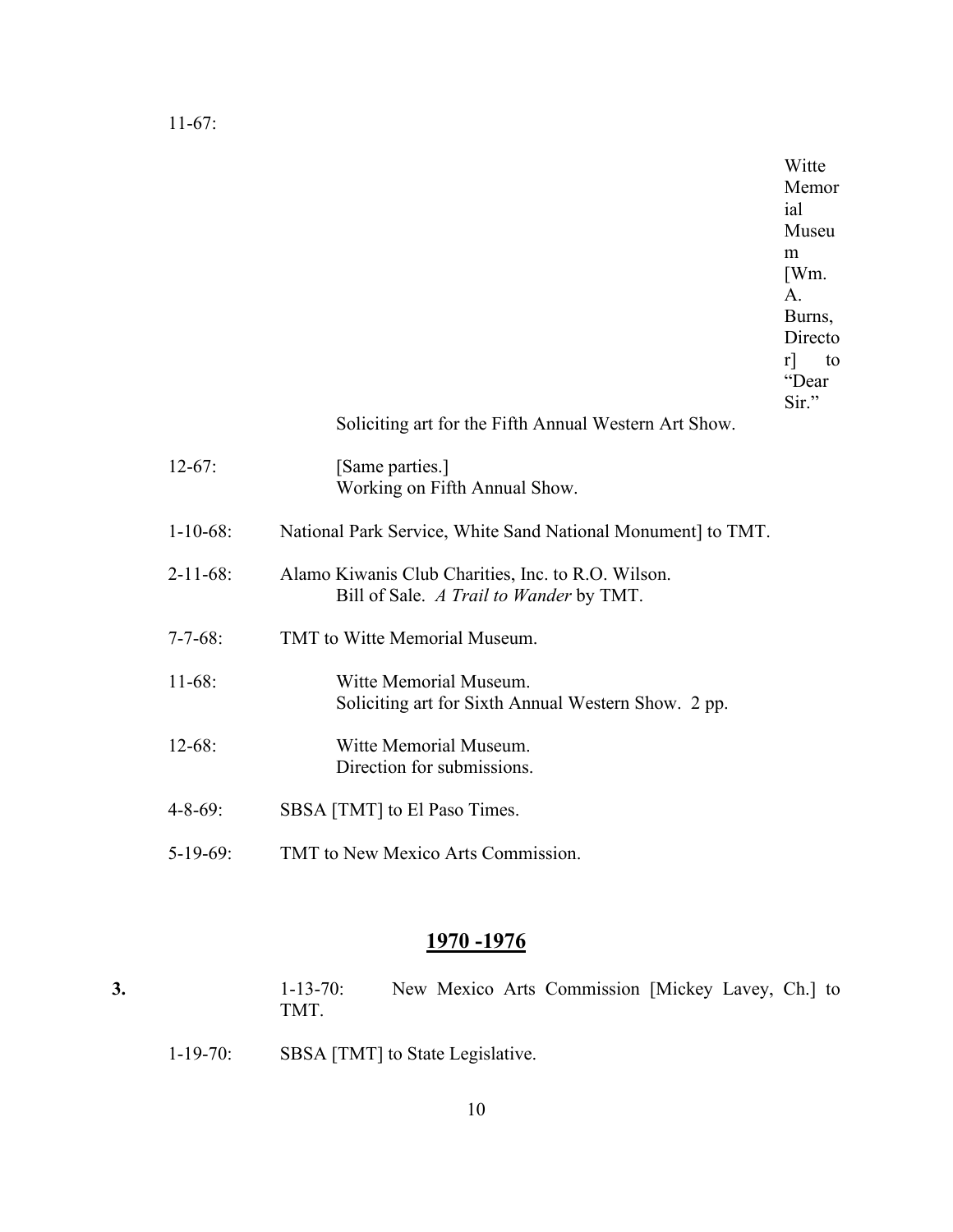## To support New Mexico Arts Commission.

- 1-21-70: New Mexico House of Representatives to TMT.
- 1-22-70: New Mexico State Senate to TMT.
- 1-22-70: New Mexico State Senate to TMT.
- 1-26-70: New Mexico House of Representatives to TMT.
- 11-27-70: TMT to Roswell Museum.
- 11-27-70: TMT to Ramona Duncan [Desert Aire Restaurant, Alamogordo, NM.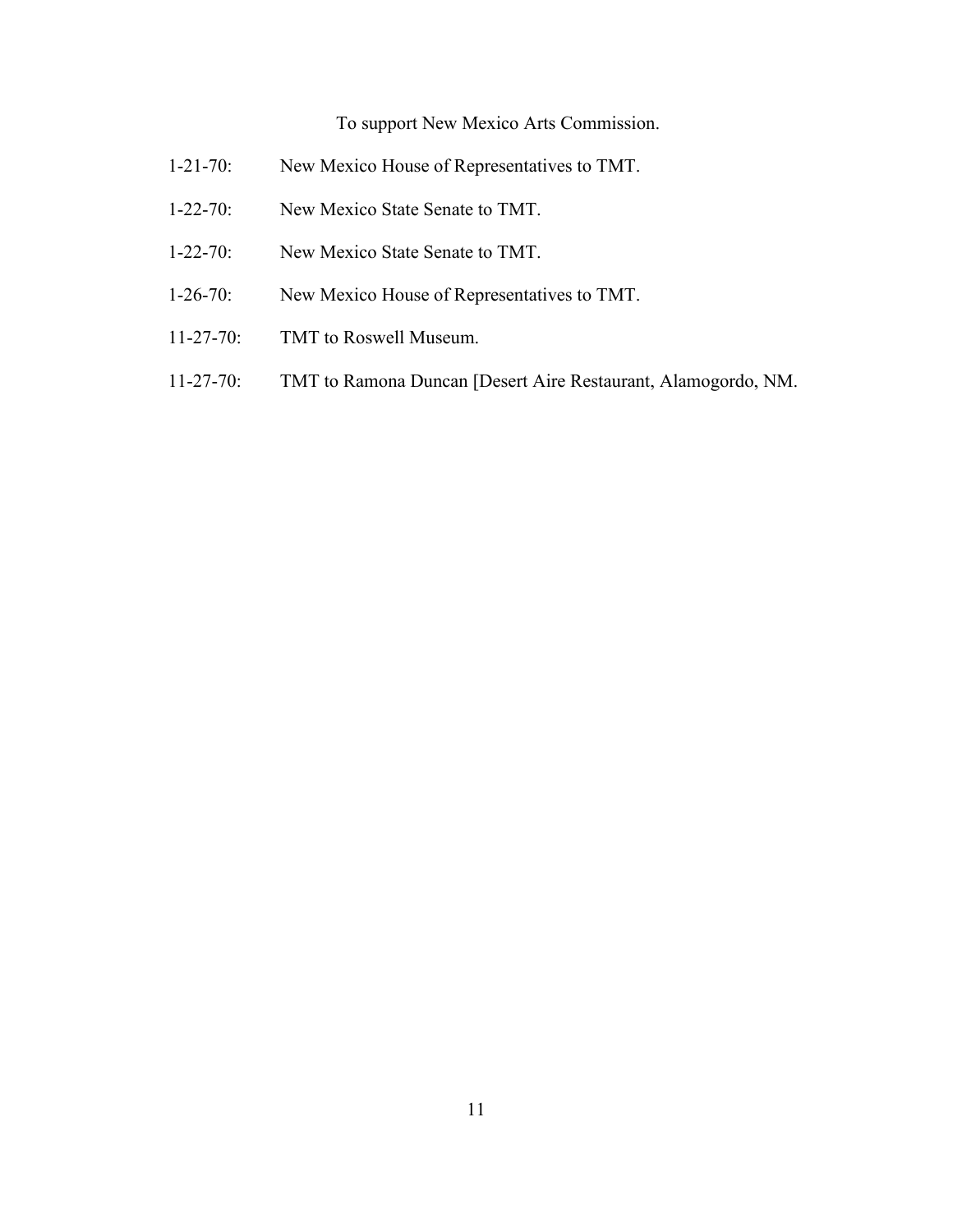- 12-11-70: TMT to Mary Moheit.
- 3-29-71: TMT to Echo.
- 4-15-71: Lucy Cabral to TMT. Discusses painting she purchased, *Casa in Atotonilco* by TMT.
- 4-28-71: TMT to Jeane L. Maznicki.
- 11-6-71: Jamie Vandergriff to TMT.
- 5-1-72: Paula Temple to Paula Temple [sic].
- 6-1-72: G. Timothy Cockram to SBSA.
- 10-5-73: TMT to The Gallery, La Luz, New Mexico Resigning gallery membership due to "extenuating circumstances."
- 6-27-74: TMT to Kathy and John. Terminating their association with SBSA.
- 7-29-74: TMT to The Gallery.
- 3-19-75: TMT to El Greco Restaurant, Alamogordo, New Mexico.
- 6-15-76: New Mexico Highway Department to SBSA. Requires removal of sign on U.S. Highway.
- 6-21-76: TMT to Highway Department. Sign previously removed.
- 6-23-76: Highway Department to TMT. Apologies.
- 6-24-76: Ditto.
- N.d.: TMT to "Dear Friend."
- N.d.: Sleepy Burro Arts & Crafts. Christmas greetings.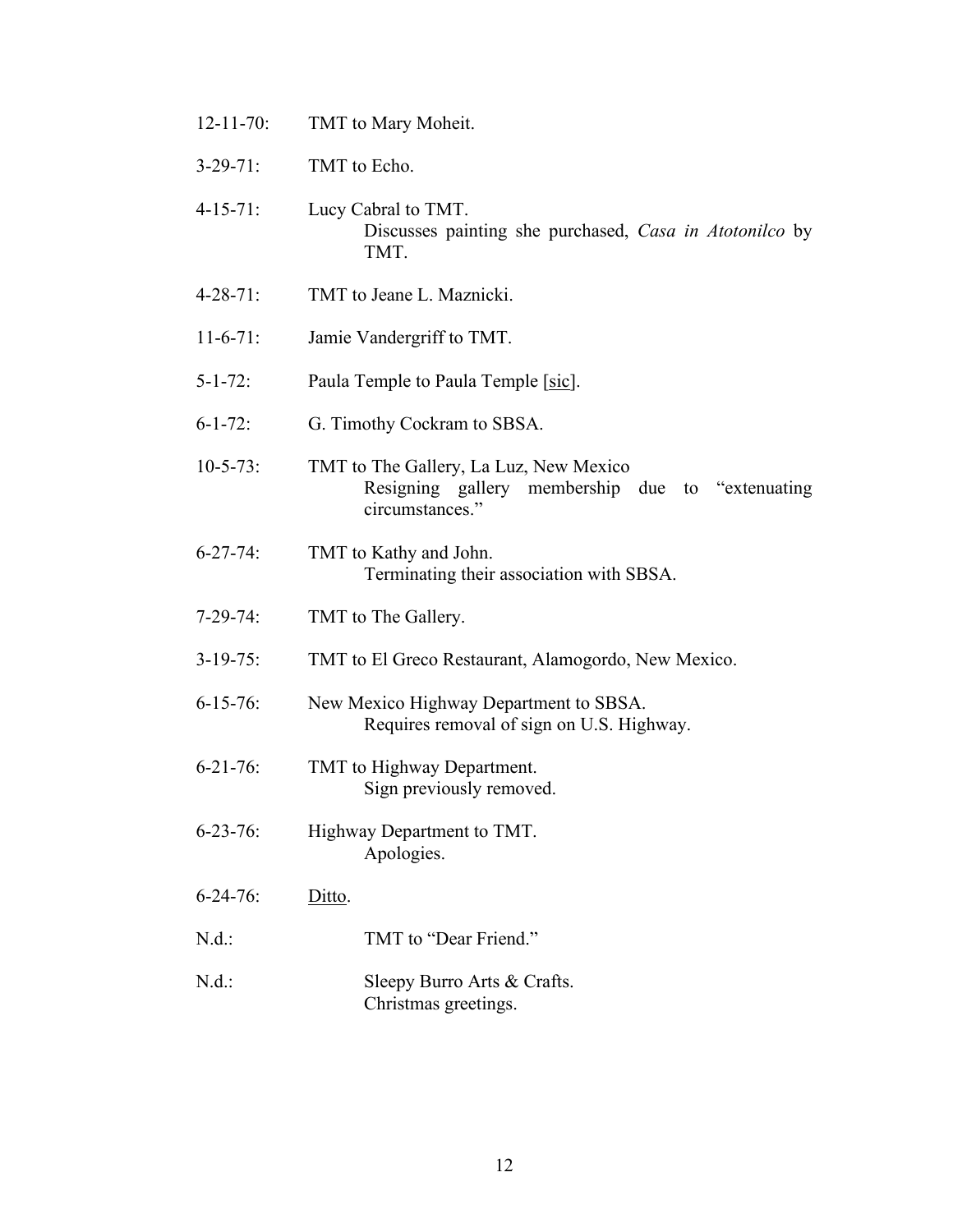# **SECTION VI**

## **ODDS & ENDS**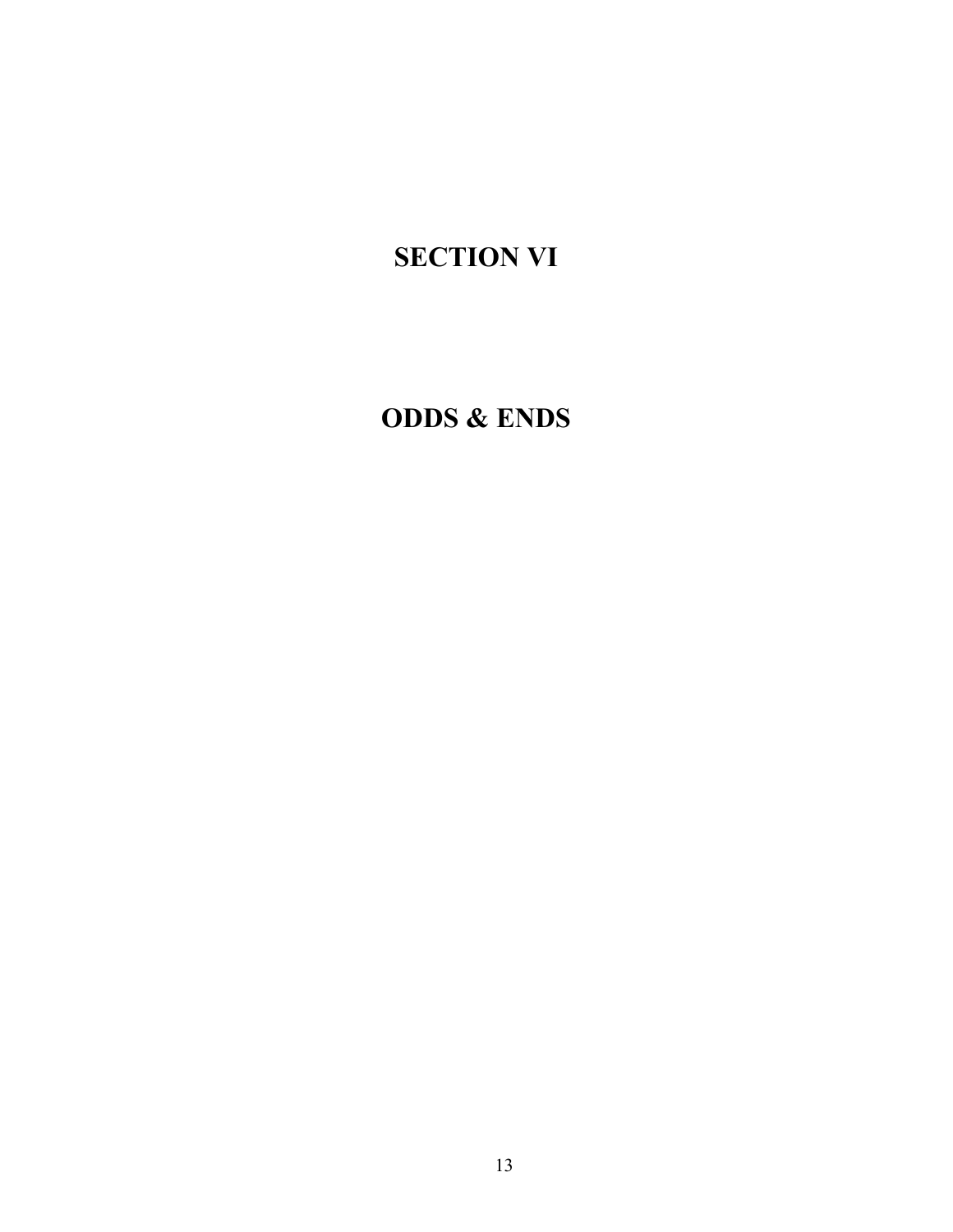- **1.** Information Sheet. Alamogordo Art Association.
- **2.** Fabric Painting. 7 x 9¾. Las Cruces, New Mexico.
- **3.** Sketch, paint and watercolor. 5½ x 7. Same scene as in Env. 2, supra.
- **4.** Greeting cards. Paper. Watercolor. Greetings from Las Cruces. 4 x 5½. Same scene as Env. 2, Supra.
- **5.** Sheets (2). Sleepy Burro Craft Shop. 17 x 22. Watercolored splashes. Wrapping paper.
- **6.** Sketches. Store fronts. Pencil. 8½ x 11. By TMT. 1948.
- **7.** Pattern. Easter basket. 8½ x 11. Steps depicted in making Easter basket. With photo, 4 x 5<sup>1</sup>/<sub>4</sub>, black and white, of finished basket. [Two other photos missing.]
- **8.** Leaflet. Southwestern Sun Carnival Ass'n., El Paso, Texas. Fine Art Exhibit. December 28 - January 2, 1950. Lists Theron M. Trombo. 2 pictures at \$50. and \$15. respectively.

### **Biographical Note**

Theron M. (Marcos) Trombeau (hereafter TMT), often identified as "Trombo," was born in 1911, a native of Kansas. His wife, Louise De Forest Trombeau (hereafter LT) was born in 1921, and was raised in Michigan.

TMT was largely a self-taught artist whose only semi-formal training came from correspondence courses he took in 1957 at Famous Artists Schools, Inc. located in Westport, Connecticut. LT never considered herself an artist, although she did some painting and assisted her husband with parts of the art instruction at the School he eventually established, as noted below.

The couple moved from Michigan to Las Cruces, New Mexico in 1942, where he took employment as a bookkeeper and pursued art only as a hobby. Ten years later he accepted a job (the nature of which is not known) in Alamogordo, and the couple bought a home in nearby High Rolls.

In 1954, his work as an artist attracted local notice, and he organized a class of four students to teach them art.